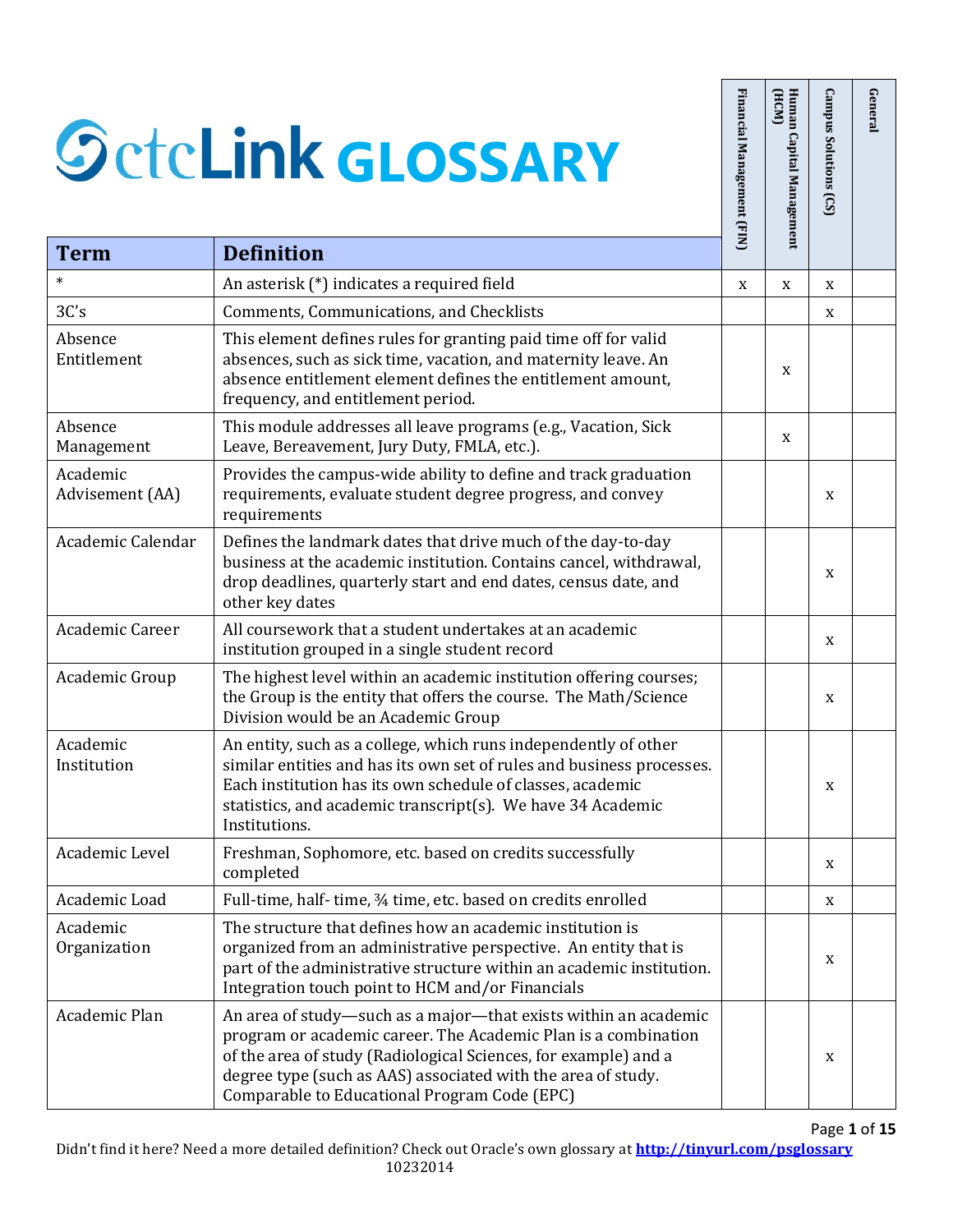## $\mathcal{G}c$ **GLOSSARY**

|                           | <b>SctcLink GLOSSARY</b>                                                                                                                                                                                                                                                                                                                          | Financial<br>Management (FIN) | Human Capital Management<br>(HCM) | <b>Campus Solutions</b><br>(S) | General |
|---------------------------|---------------------------------------------------------------------------------------------------------------------------------------------------------------------------------------------------------------------------------------------------------------------------------------------------------------------------------------------------|-------------------------------|-----------------------------------|--------------------------------|---------|
| <b>Term</b>               | <b>Definition</b>                                                                                                                                                                                                                                                                                                                                 |                               |                                   |                                |         |
| Academic Program          | Controls the student's academic level, academic load, academic<br>calendar, academic group for tuition calculation, and grading<br>scheme. Academic Program is a layer of academic structure not<br>currently existing in the legacy system. Although it is called a<br>"Program," it is not the same as legacy Educational Program Code<br>(EPC) |                               |                                   | X                              |         |
| Academic Subject          | Specific areas of instruction--such as Math and English--in which<br>courses are offered within academic organizations                                                                                                                                                                                                                            |                               |                                   | X                              |         |
| Account                   | Classifies the nature of a financial transaction. This is a required<br>field that represents assets, liabilities, and fund equity, as well as<br>revenue and expense codes.                                                                                                                                                                      | X                             | X                                 |                                |         |
| <b>Account Type</b>       | Folders that are used to house groups of transactions that are<br>alike, such as Tuition or Fees                                                                                                                                                                                                                                                  |                               |                                   | X                              |         |
| Affiliations              | Roles that constituents have as they move through the institution,<br>such as alumni or employee                                                                                                                                                                                                                                                  |                               |                                   | X                              |         |
| <b>Alternate Account</b>  | Classifies the nature of a transaction for regulatory authorities.<br>Often used for statutory accounting                                                                                                                                                                                                                                         | X                             |                                   |                                |         |
| Anti-requisite            | Criteria that students have already met that prevents them from<br>taking a specific course                                                                                                                                                                                                                                                       |                               |                                   | X                              |         |
| <b>Application Portal</b> | A user's entry into PeopleSoft. The first page a user sees after<br>logging on                                                                                                                                                                                                                                                                    |                               |                                   |                                | X       |
| Auto Populate             | Once a specific field is filled in, tabbing out of that field will cause<br>some other fields in that section to automatically fill in as well.<br>Can also refer to the default value for a field, which can be changed<br>as needed for the situation                                                                                           | X                             | X                                 | X                              |         |
| Backfilling               | Adding data later than might be usual. For example, if you batch<br>create a number of records and later go back to add additional<br>data to those records, you are backfilling.                                                                                                                                                                 |                               |                                   |                                | X       |
| <b>Batch Update</b>       | A set of data or computer programs to be processed together by<br>the software. Requires minimal interaction and usually occurs in<br>the background or overnight                                                                                                                                                                                 | X                             | X                                 | X                              |         |
| <b>Bio Demo</b>           | Biographic and Demographic information, including name,<br>address, ethnicity, etc.                                                                                                                                                                                                                                                               |                               | X                                 | X                              |         |
| <b>Branch</b>             | A tree node that rolls up to nodes above it in the hierarchy, as<br>defined in PeopleSoft Tree Manager. See also Tree and Node                                                                                                                                                                                                                    | X                             | X                                 | X                              |         |
| <b>Budget Check</b>       | Process that ensures that your commitments and expenses do not<br>exceed total budgets                                                                                                                                                                                                                                                            | X                             |                                   |                                |         |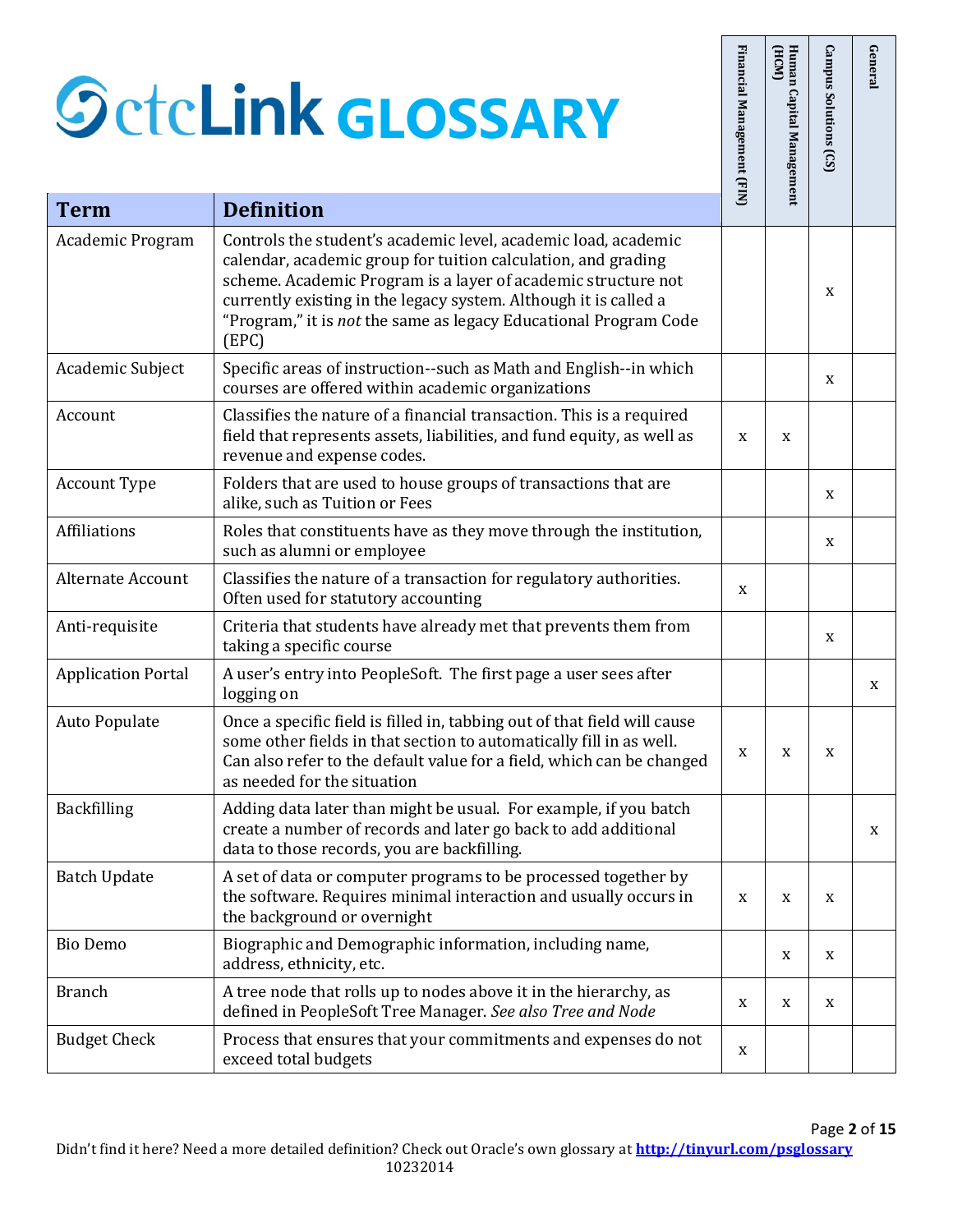|                                            | <b>SctcLink GLOSSARY</b>                                                                                                                                                                                                                                                                                                    | Financial Management (FIN) | Human Capital Management<br>(HCM) | Campus Solutions (CS) | General |
|--------------------------------------------|-----------------------------------------------------------------------------------------------------------------------------------------------------------------------------------------------------------------------------------------------------------------------------------------------------------------------------|----------------------------|-----------------------------------|-----------------------|---------|
| <b>Term</b>                                | <b>Definition</b>                                                                                                                                                                                                                                                                                                           |                            |                                   |                       |         |
| <b>Budget Control</b>                      | Option to enforce budgetary control by restricting activity to the<br>budgeted amount                                                                                                                                                                                                                                       | X                          |                                   |                       |         |
| <b>Business</b><br>Intelligence (BI)       | A template-based reporting tool that leverages standard<br>technologies for data extraction and display                                                                                                                                                                                                                     | X                          | X                                 | X                     |         |
| <b>Business Process</b><br>Alignment (BPA) | The process of aligning our college system's core business<br>processes with the new software                                                                                                                                                                                                                               |                            |                                   |                       | X       |
| <b>Business Process</b><br>Diagram (BPD)   | Flow chart showing the order in which things happen to complete<br>a business process, including what business role (who) is<br>responsible for each step                                                                                                                                                                   |                            |                                   |                       | X       |
| <b>Business</b><br>Requirement             | A business function that is required due to a law or policy or per<br>the SBCTC proposal                                                                                                                                                                                                                                    |                            |                                   |                       | X       |
| <b>Business Unit</b>                       | An operational subset of an organization. Business unit names can<br>vary among the different applications within the PeopleSoft<br>system. For example, PeopleSoft Student Financials and PeopleSoft<br>General Ledger business units typically consist of different entities<br>for financial and tax reporting purposes. | X                          | X                                 | X                     |         |
| Campus                                     | An entity that is usually associated with a distinct physical<br>administrative unit, that belongs to a single academic institution,<br>that uses a unique course catalog, and that produces a common<br>transcript for students within the same academic career.                                                           | X                          | X                                 | X                     |         |
| <b>Campus Community</b>                    | The single system of record for all person data (students, faculty,<br>staff, alumni, external contacts). Data is shared across pillars<br>(Human Capital Management, Campus Solutions, and Financials).                                                                                                                    | X                          | X                                 | X                     |         |
| <b>Campus Solutions</b><br>(CS)            | The PeopleSoft pillar involving student administration, including<br>admissions, student records, and financial aid. Replaces SMS, FAM,<br>and Degree Audit                                                                                                                                                                 |                            |                                   | X                     |         |
| Candidate Gateway                          | In HCM, how applicants apply for positions online                                                                                                                                                                                                                                                                           |                            | X                                 |                       |         |
| Category                                   | A broad grouping to which specific comments or communications<br>are assigned. Category codes are also linked to 3C access groups so<br>that you can assign data-entry or view-only privileges across<br>functions.                                                                                                         |                            |                                   | X                     |         |
| <b>CEMLI</b>                               | Abbreviation for the different kinds of changes that can be made to<br>the PeopleSoft application: Configurations, Extensions,<br>Modifications, Localizations and Interfaces (CEMLI). There is a<br>stringent approval process. CEMLIs are costly and can cause<br>integration issues.                                     |                            |                                   |                       | X       |
| Centralized                                | Processes that can be maintained across all Community and<br>Technical Colleges. Payroll is one example. See also Decentralized                                                                                                                                                                                             |                            |                                   |                       | X       |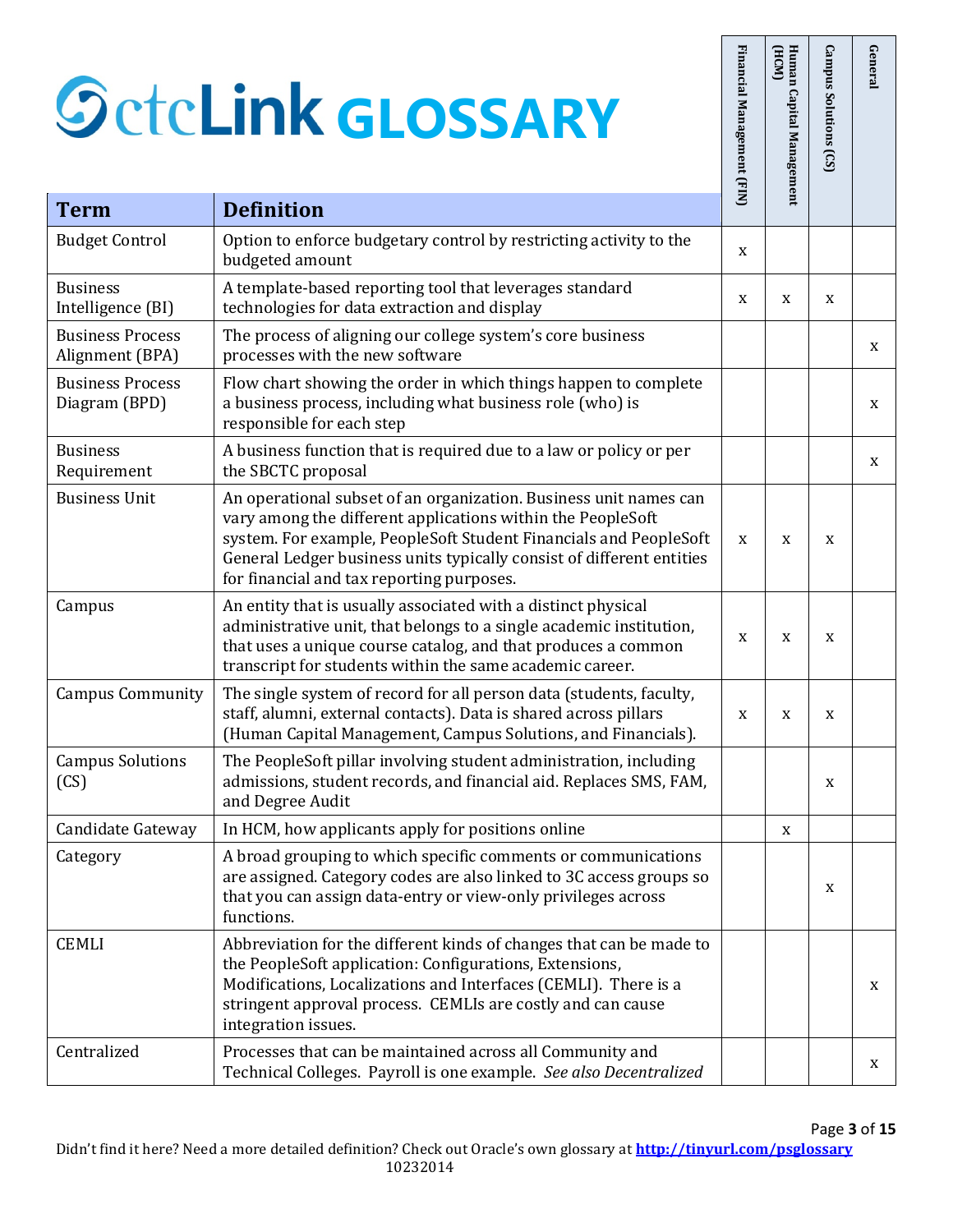Commitment Control or Commitment Accounting

|                                        | <b>SctcLink GLOSSARY</b>                                                                                                                                                                                                                                                       | Financial Management (FIN) | Human<br>(HCM)<br>Capital Management | <b>Campus Solutions</b><br>(S) | General |
|----------------------------------------|--------------------------------------------------------------------------------------------------------------------------------------------------------------------------------------------------------------------------------------------------------------------------------|----------------------------|--------------------------------------|--------------------------------|---------|
| <b>Term</b>                            | <b>Definition</b>                                                                                                                                                                                                                                                              |                            |                                      |                                |         |
| <b>Chart of Accounts</b><br>(COA)      | The foundation of the PeopleSoft accounting system. The Chart of<br>Accounts provides each business unit, fund, department, cost<br>center, project/grant, and account with a unique identification<br>number and a common language for identifying financial<br>transactions. | X                          | X                                    |                                |         |
| Chartfield                             | The individual components or fields, that when combined make up<br>the Chartstring, which defines the accounting structure. For<br>example, GL code, Program Index, Revenue Source and Sub Objects<br>are Chartfields in PeopleSoft.                                           | X                          | X                                    |                                |         |
| Chartkey                               | One or more fields that uniquely identify each row in a table. Some<br>tables contain only one field as the key, while others require a<br>combination                                                                                                                         | X                          | X                                    |                                |         |
| Chartstring                            | A set of Chartfields "strung" together to represent the proper<br>categorization of a financial transaction. The use of multiple<br>Chartfields allows for flexible reporting of the financial aspects of<br>projects, activities, programs, events, etc.                      | X                          |                                      |                                |         |
| <b>Checklist Code</b>                  | A code that represents a list of planned or completed action items<br>that can be assigned to a person or unit. Checklists enable you to<br>view all action assignments on one page.                                                                                           | X                          | X                                    | X                              |         |
| Checklists                             | A predefined list of values that must all be completed before a<br>process is considered completed. Usually set up by power users.<br>In Student Center, appear as To Do Checklists.                                                                                           | X                          | X                                    | X                              |         |
| Ciber                                  | Consulting firm assisting with our configuration and transition to<br>PeopleSoft                                                                                                                                                                                               |                            |                                      |                                | X       |
| <b>CIP Codes</b>                       | Codes from the Department of Education's Classification of<br>Instructional Programs (CIP) that provide a "taxonomic scheme<br>that supports the accurate tracking and reporting of fields of study<br>and program completions activity."                                      |                            |                                      | X                              |         |
| Class                                  | A specific offering of a course component within an academic<br>term/session. A student would enroll in a class                                                                                                                                                                |                            |                                      | X                              |         |
| Cohort                                 | A group of students who are admitted together and tracked as a<br>group for reporting purposes including enrollment management.                                                                                                                                                |                            |                                      | X                              |         |
| <b>Combination Edits</b>               | Verifies the correct account fund program is used in a transaction.                                                                                                                                                                                                            | X                          |                                      |                                |         |
| <b>Comment Category</b>                | The link between a specific comments and an administrative<br>function. It determines who has access to certain comments                                                                                                                                                       | X                          | X                                    | X                              |         |
| Commitment<br>Control or<br>Commitment | Programs in PeopleSoft that monitor spending against a fixed<br>budget                                                                                                                                                                                                         | X                          | X                                    |                                |         |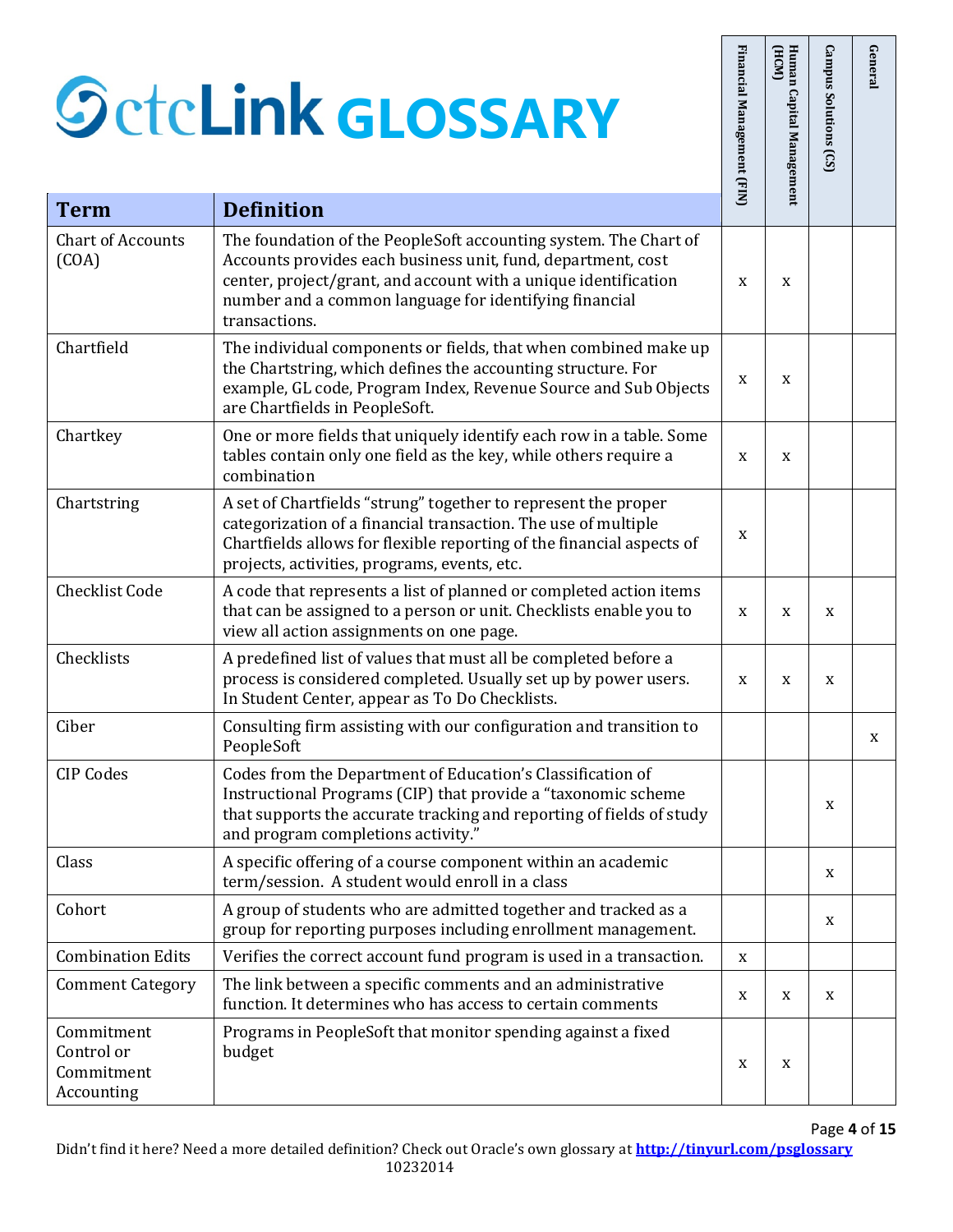Context

|                            | <b>SctcLink GLOSSARY</b>                                                                                                                                                                                                                                                                                                                                                                         | Financial Management (FIN) | Human Capital Management<br>HCM | Campus Solutions (CS) | General |
|----------------------------|--------------------------------------------------------------------------------------------------------------------------------------------------------------------------------------------------------------------------------------------------------------------------------------------------------------------------------------------------------------------------------------------------|----------------------------|---------------------------------|-----------------------|---------|
| <b>Term</b>                | <b>Definition</b>                                                                                                                                                                                                                                                                                                                                                                                |                            |                                 |                       |         |
| Communication<br>Context   | A communication context can have multiple methods. For example,<br>for the context of Award, you might send a letter and also make a<br>phone call.                                                                                                                                                                                                                                              |                            |                                 | X                     |         |
| <b>Communication Key</b>   | A single code for entering a combination of communication<br>category, communication context, communication method,<br>communication direction, and standard letter code.<br>Communication keys (also called comm keys or speed keys) can be<br>created for background processes as well as for specific users.                                                                                  |                            |                                 | X                     |         |
| Company                    | Each Company has a unique federal tax ID number. Each college is<br>a Company, and each campus at a district that has a separate<br>federal tax ID number is a Company.                                                                                                                                                                                                                          | X                          | X                               |                       |         |
| Component                  | A group of related pages. Folder tabs represent the individual<br>pages in the component                                                                                                                                                                                                                                                                                                         | X                          | X                               | X                     |         |
| Confer date                | Date that a student was awarded a degree                                                                                                                                                                                                                                                                                                                                                         |                            |                                 | X                     |         |
| Configuration              | Basic changes to the default PeopleSoft system to make it meet our<br>business needs                                                                                                                                                                                                                                                                                                             |                            |                                 |                       | X       |
| <b>Configuration Guide</b> | A step-by-step process for setting up each portion of a module,<br>including values necessary to implement the module for each<br>college or district                                                                                                                                                                                                                                            |                            |                                 |                       | X       |
| Confirm                    | PeopleSoft term for what was called Cutoff in legacy. The final step<br>in running payroll                                                                                                                                                                                                                                                                                                       |                            | X                               |                       |         |
| Constituents               | Friends, alumni, organizations, foundations, or other entities<br>affiliated with the institution, and about which the institution<br>maintains information                                                                                                                                                                                                                                      |                            |                                 | X                     |         |
| Conversion                 | In a PeopleSoft implementation, conversion refers to the process<br>of loading data from the existing legacy systems to PeopleSoft. The<br>conversion process involves identifying the data that must be<br>brought to the new system, mapping the data to PeopleSoft fields,<br>translating old codes into PeopleSoft codes, and finally loading the<br>clean, compatible data into PeopleSoft. |                            |                                 |                       | X       |
| Core HR                    | Includes foundation tables, hiring and maintaining an employee,<br>job setup and changes                                                                                                                                                                                                                                                                                                         |                            | X                               |                       |         |
| Course                     | Offered by a school and is typically described in a course catalog.<br>The pure curriculum offering by the college. See also class                                                                                                                                                                                                                                                               |                            |                                 | X                     |         |
| ctcLink                    | Name for the PeopleSoft ERP project for Washington Community<br>and Technical College System                                                                                                                                                                                                                                                                                                     |                            |                                 |                       | X       |
| Customization              | Changing the PeopleSoft system beyond basic configuration. Each<br>time a modification is made it adds to the complexity, time and<br>cost of upgrading the software.                                                                                                                                                                                                                            |                            |                                 |                       | X       |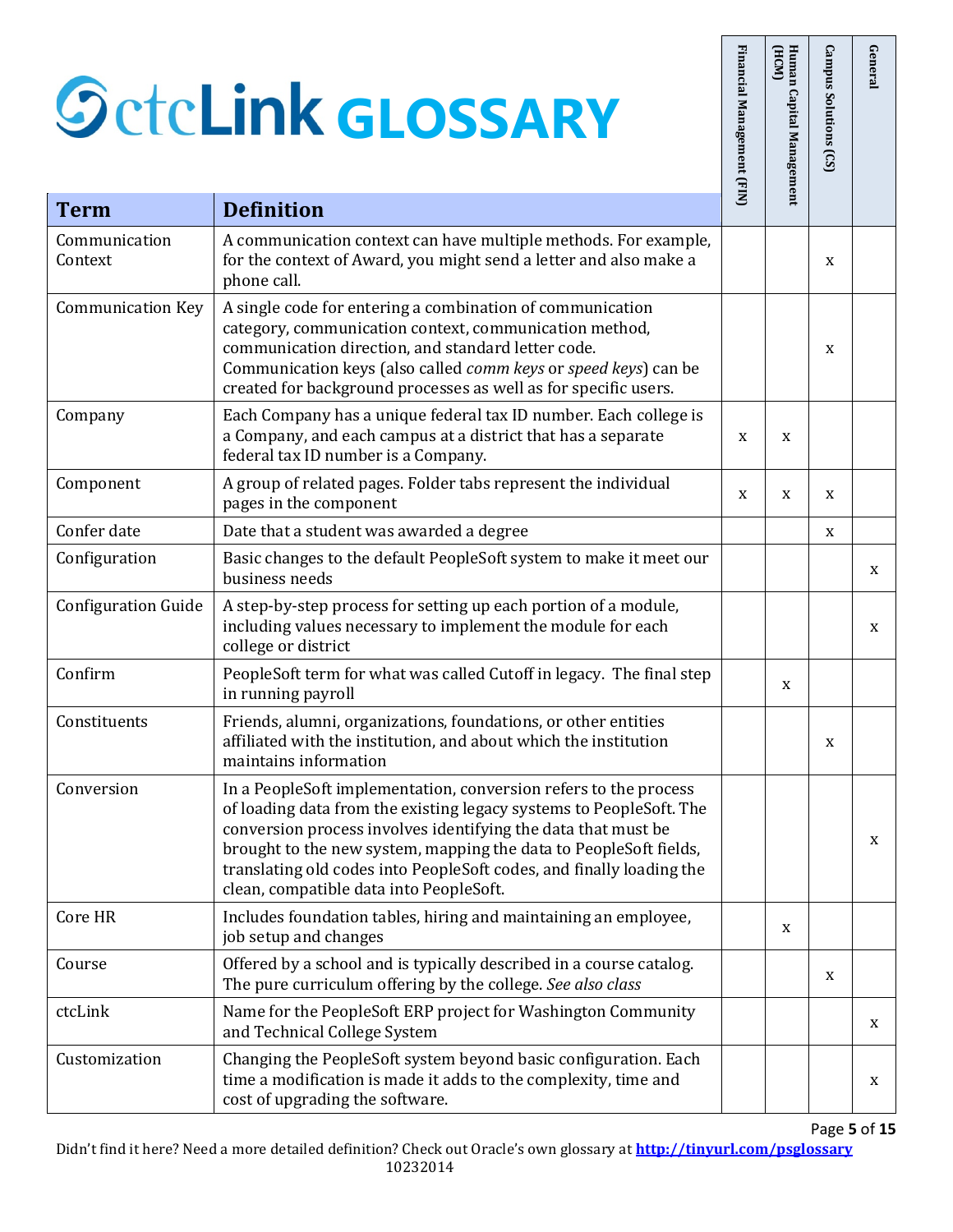|                             | <b>SctcLink GLOSSARY</b>                                                                                                                                                                                                                                                                               | Financial Management (FIN) | Human<br>(HCM)<br>Capital Management | Campus Solutions (CS) | General |
|-----------------------------|--------------------------------------------------------------------------------------------------------------------------------------------------------------------------------------------------------------------------------------------------------------------------------------------------------|----------------------------|--------------------------------------|-----------------------|---------|
| <b>Term</b>                 | <b>Definition</b>                                                                                                                                                                                                                                                                                      |                            |                                      |                       |         |
| Cut-over                    | The step-by-step process of handing over existing procedures to<br>the new PeopleSoft system. The cutover steps will be clearly<br>defined so users know when to stop using each old procedure and<br>start using the PeopleSoft replacement.                                                          |                            |                                      |                       | X       |
| Data Staging Area<br>(DSA)  | A DSA is database or set of databases where an intermediate set of<br>application data is provided (such as CTC's administrative data<br>from SMS, PPMS, FAM, etc. or from the PeopleSoft ERP data). The<br>DSA data is extracted, transformed and loaded into an ODS or Data<br>Warehouse.            |                            |                                      |                       | X       |
| Data Warehouse              | The repository of electronically stored data used primarily for<br>reporting and analysis. Data Warehouses provide the means to<br>retrieve and analyze data, to extract, transform and load data, and<br>to manage the data dictionary.                                                               |                            |                                      |                       | X       |
| Database                    | A collection of similar information stored in a single place.<br>PeopleSoft is built on a relational database, meaning that data is<br>stored in many tables that relate to each other through common<br>fields                                                                                        |                            |                                      |                       | X       |
| Dataset                     | A data grouping that enables role-based filtering and distribution<br>of data. You can limit the range and quantity of data that is<br>displayed for a user by associating dataset rules with user roles.<br>The result of dataset rules is a set of data that is appropriate for<br>the user's roles. | X                          | X                                    | X                     |         |
| Decentralized               | Processes that are configured locally at each college. Service<br>Indicator Impacts would be one example. See also Centralized                                                                                                                                                                         |                            |                                      |                       | X       |
| Delivered<br>Functionality  | The way the new version of a system, like PeopleSoft, works "as<br>delivered" without modifications or customizations.                                                                                                                                                                                 |                            |                                      |                       | X       |
| Delta                       | A change from how things might previously have been done.                                                                                                                                                                                                                                              |                            |                                      |                       | X       |
| Department                  | Where a person is located, attached, and accounted for in<br>PeopleSoft                                                                                                                                                                                                                                |                            | X                                    |                       |         |
| Drill Down                  | The act of moving from the summary to the detail; drilling down<br>presents the data underlying any summarized form of information                                                                                                                                                                     | X                          | X                                    | X                     |         |
| <b>Effective Date</b>       | The date that the transaction occurs. You can predate information<br>to add historical data or postdate information in order to enter it<br>before it actually goes into effect. By using effective dates, you<br>don't delete values; you enter a new value with a current effective<br>date.         | X                          | X                                    | X                     |         |
| Empl ID<br>"em pul eye dee" | A single identification number for each person record, regardless<br>of whether the person is a student, staff, or faculty. Even if a<br>person has multiple roles at multiple campuses, they will still have<br>just one EMPLID                                                                       | X                          | X                                    | $\mathbf X$           |         |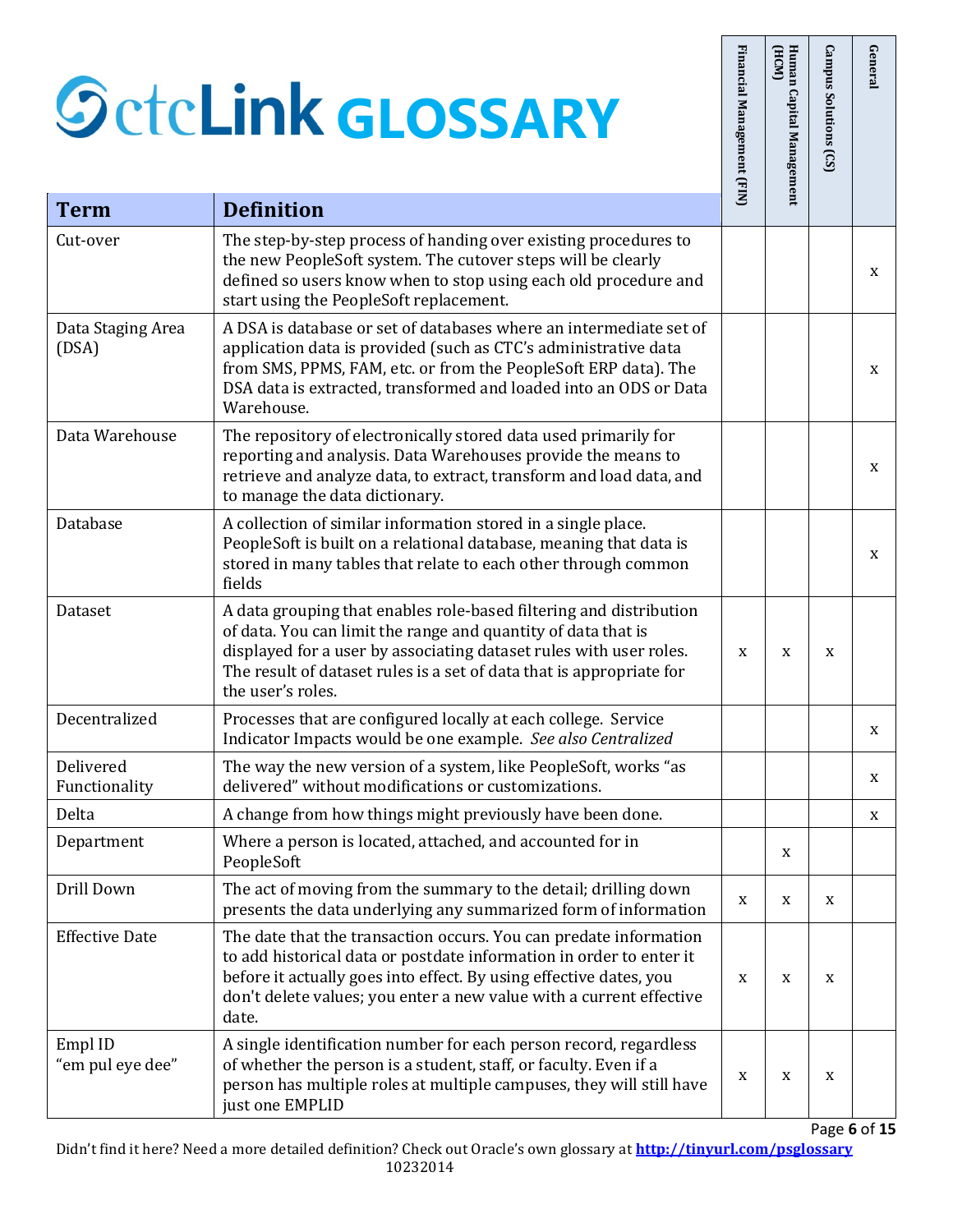## $\mathcal{S}_0$ **GLOSSARY**

| <b>Term</b>                                     | <b>SctcLink GLOSSARY</b><br><b>Definition</b>                                                                                                                                                                                                                                       | Financial Management (FIN) | (HCM)<br>Human Capital Management | Campus Solutions (CS) | Genera |
|-------------------------------------------------|-------------------------------------------------------------------------------------------------------------------------------------------------------------------------------------------------------------------------------------------------------------------------------------|----------------------------|-----------------------------------|-----------------------|--------|
|                                                 |                                                                                                                                                                                                                                                                                     |                            |                                   |                       |        |
| <b>Employee Self</b><br>Service (ESS)           | The set of processes that allows an employee to view or change<br>their own personal data. Self Service includes viewing your<br>paycheck, changing your mailing address, entering time, etc.                                                                                       |                            | X                                 |                       |        |
| End-User                                        | The people who will use PeopleSoft to do their jobs                                                                                                                                                                                                                                 |                            |                                   |                       | X      |
| Enterprise                                      | Referring to the entire system Washington community and<br>technical college system                                                                                                                                                                                                 |                            |                                   |                       | X      |
| Enterprise<br>Performance<br>Management (EPM)   | Oracle data warehouse solution                                                                                                                                                                                                                                                      |                            |                                   |                       | X      |
| Enterprise<br><b>Resource Planning</b><br>(ERP) | PeopleSoft is an ERP, which is a system to integrate internal and<br>external management of information across an entire organization<br>(in our case across the Washington Community and Technical<br>College system)                                                              |                            |                                   |                       | X      |
| <b>Entry Event</b>                              | A business process that generates multiple debits and credits<br>resulting from single transactions to produce standard,<br>supplemental accounting entries                                                                                                                         | X                          |                                   |                       |        |
| Environment                                     | An instance of PeopleSoft used for a specific purpose. There are<br>environments for configuration, testing, and training for example                                                                                                                                               |                            |                                   |                       | X      |
| <b>External ID</b>                              | In Campus Solutions (CS), the legacy SID will be in this field. The<br>field can accommodate multiple External ID numbers for as many<br>SIDs a student\employee has had over the life of their involvement<br>with the community college system.                                   |                            |                                   | X                     |        |
| Favorites                                       | PeopleSoft Favorites are user-defined list of frequently-visited<br>PeopleSoft pages or frequently-used queries. These application<br>favorites are available to the user wherever he signs in                                                                                      | X                          | X                                 | X                     |        |
| Fee Class                                       | What you are charging a fee for, such as tuition. Not the same as<br>fee codes in legacy system                                                                                                                                                                                     |                            |                                   | X                     |        |
| <b>FERPA</b>                                    | Family Educational Rights and Privacy Act                                                                                                                                                                                                                                           |                            |                                   | $\mathbf X$           |        |
| Field                                           | An area in which the same type of information is recorded. For<br>example, in most databases, there would be a last-name field                                                                                                                                                      |                            |                                   |                       | X      |
| Financial Aid                                   | Located in Campus Solutions (CS) pillar. This module will replace<br>FAM system for all awarding and disbursing functions. Will<br>interface with Human Capital Management (HCM) to support<br>work-study students' employment and earnings and Finance to<br>record financial data |                            |                                   | X                     |        |
| Financial<br>Management (FM)                    | The PeopleSoft pillar supporting financial business processes,<br>including accounting, purchasing, and grants. Replaces the existing<br>FMS. Also known as Financial Supply Chain Management (FSCM)                                                                                | X                          |                                   |                       |        |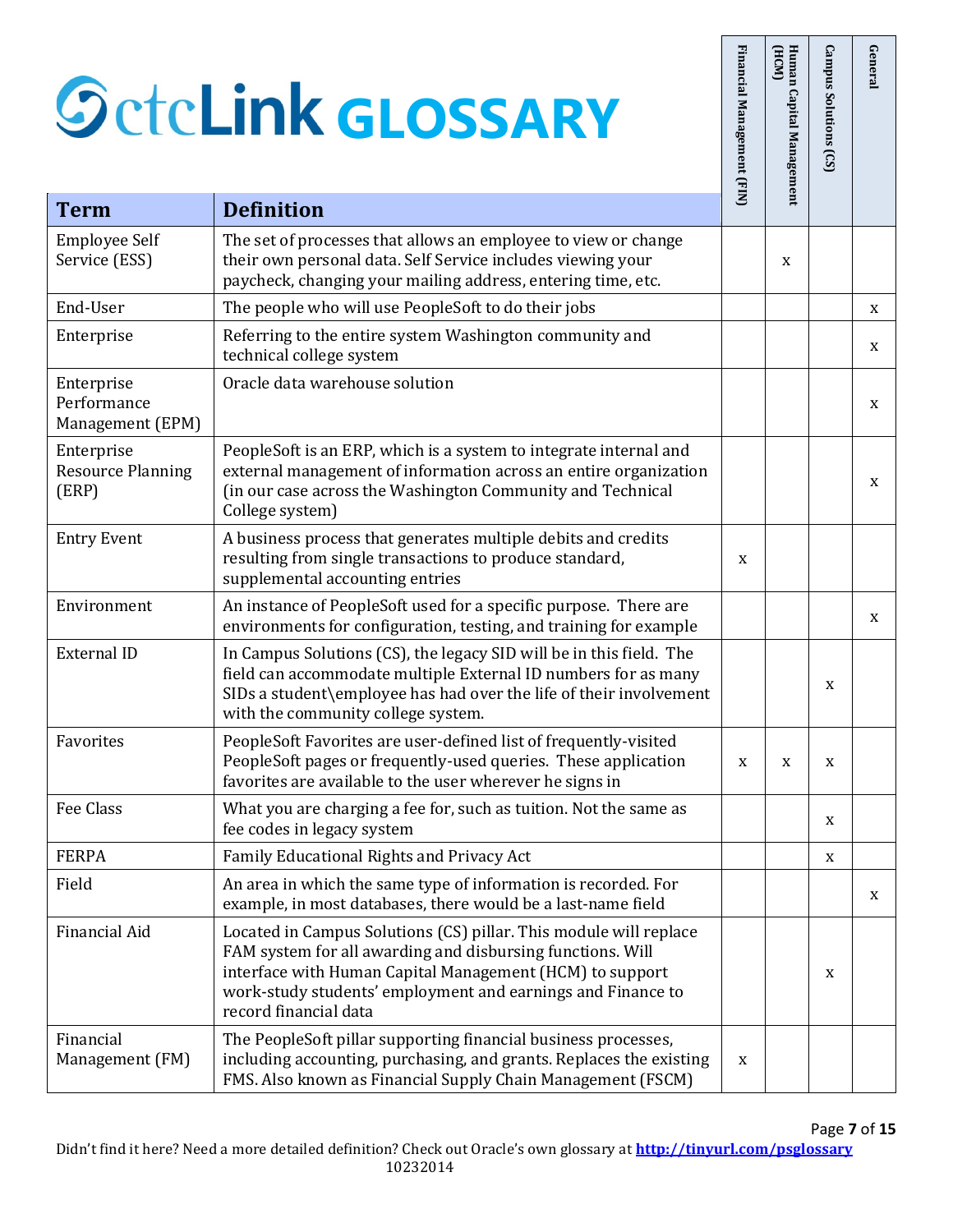|                                                       | <b>SctcLink GLOSSARY</b>                                                                                                                                                                                                                                                                                   | Financial Management (FIN) | Human Capital Management<br>(HCM) | Campus Solutions (CS) | General |
|-------------------------------------------------------|------------------------------------------------------------------------------------------------------------------------------------------------------------------------------------------------------------------------------------------------------------------------------------------------------------|----------------------------|-----------------------------------|-----------------------|---------|
| <b>Term</b>                                           | <b>Definition</b>                                                                                                                                                                                                                                                                                          |                            |                                   |                       |         |
| <b>Financial Supply</b><br>Chain Management<br>(FSCM) | The PeopleSoft pillar supporting financial business processes,<br>including accounting, purchasing, and grants. Replaces the existing<br>FMS. Sometimes shortened to Financial Management (FM)                                                                                                             | X                          |                                   |                       |         |
| <b>FMLA</b>                                           | <b>Family Medical Leave Act</b>                                                                                                                                                                                                                                                                            |                            | X                                 |                       |         |
| Foundation<br>Decisions                               | Decisions about key aspects of the ctcLink system configuration<br>that are really the "foundation," or first building blocks of the<br>system, such as setting the format for components like the Chart of<br><b>Accounts and the Person Model</b>                                                        |                            |                                   |                       | X       |
| <b>Functional Team</b>                                | Group of SBCTC and Ciber people who determine business<br>processes and configure system                                                                                                                                                                                                                   |                            |                                   |                       | X       |
| Fund Code                                             | The primary structure unit for college fund accounting                                                                                                                                                                                                                                                     | X                          | X                                 |                       |         |
| <b>Future Dating</b>                                  | Data rows that have effective dates that are after the current date.<br>For example, knowing an address was going to change on January<br>1, you could enter the new address in December and future date it<br>for January 1, at which time it would become the current address.<br>(See Effective Dating) |                            |                                   |                       | X       |
| General Ledger (GL)                                   | The 'Book of Record' which holds all financial transactions in detail<br>or summary and used for financial reporting and financial<br>management                                                                                                                                                           | X                          |                                   |                       |         |
| Global Design or<br><b>Global Solution</b>            | Configuration and processes that will be standardized across all<br>colleges/districts                                                                                                                                                                                                                     |                            |                                   |                       | X       |
| Go Live                                               | The day the school begins to use ctcLink as the system of record                                                                                                                                                                                                                                           |                            |                                   |                       | X       |
| <b>Grade Basis</b>                                    | A grouping of possible grades, such as Decimal, Letter, Pass/Fail,<br>etc.                                                                                                                                                                                                                                 |                            |                                   | X                     |         |
| Grade Input Value                                     | A possible grade, such as A, B, C, etc. within a Grade Basis                                                                                                                                                                                                                                               |                            |                                   | X                     |         |
| Grade Scheme                                          | A grouping of Grade Bases available for an Academic Career. For<br>example, Academic and Continuing Education might have different<br><b>Grade Schemes</b>                                                                                                                                                 |                            |                                   | X                     |         |
| Human Capital<br>Management (HCM)                     | The PeopleSoft pillar involving Human Resources, including HR<br>Core, benefits, payroll, time and attendance, recruiting, and talent<br>management                                                                                                                                                        |                            | X                                 |                       |         |
| Hyperion                                              | The budgeting software package                                                                                                                                                                                                                                                                             | X                          |                                   |                       |         |
| Implementation                                        | The activities related to the adaptation of the hardware and<br>software to the specific business processes. Implementation<br>focuses on the training of staff, the schedule for "going live" and<br>data modeling and conversion.                                                                        |                            |                                   |                       | X       |
| Infrastructure                                        | Physical devices, such as computers. network wiring, and possibly<br>software, without which the PeopleSoft system cannot operate                                                                                                                                                                          |                            |                                   |                       | X       |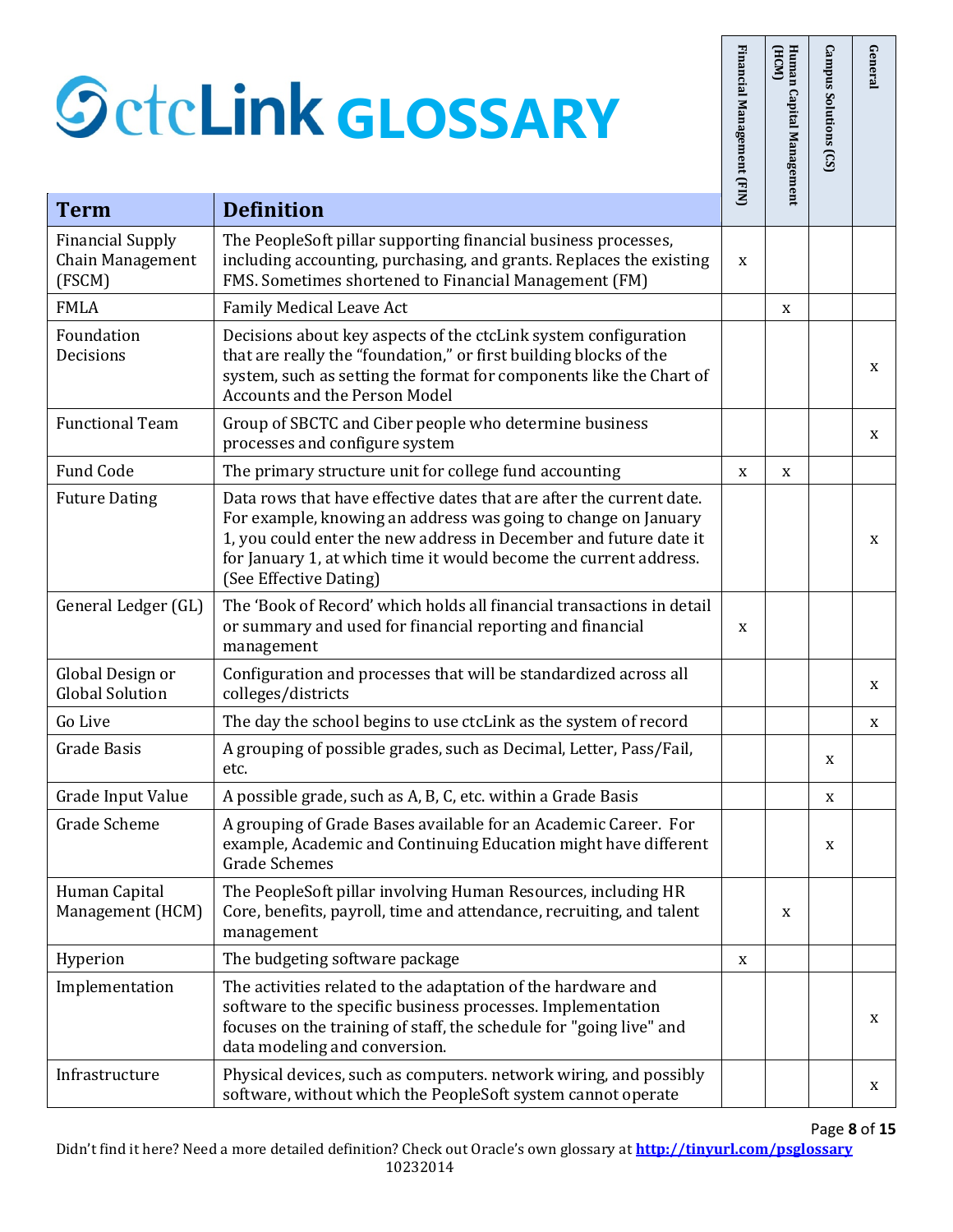|                                        | <b>SctcLink GLOSSARY</b>                                                                                                                                                                                                                                                                                                                   | Financial Management (FIN) | Human Capital Management<br>HCM | Campus Solutions (CS) | General |
|----------------------------------------|--------------------------------------------------------------------------------------------------------------------------------------------------------------------------------------------------------------------------------------------------------------------------------------------------------------------------------------------|----------------------------|---------------------------------|-----------------------|---------|
| <b>Term</b>                            | <b>Definition</b>                                                                                                                                                                                                                                                                                                                          |                            |                                 |                       |         |
| <b>Inquiry Access</b>                  | A type of security access that permits the user to only view data.<br>Sometimes called View Only Access. See also Update Access.                                                                                                                                                                                                           | X                          | X                               | X                     |         |
| Institution                            | An entity (such as a college) that is independent of other similar<br>entities and that has its own set of rules and business processes.<br>Grays Harbor College and North Seattle Community College are<br>Institutions.                                                                                                                  | X                          | X                               | X                     |         |
| Integration                            | A relationship that enables communication to take place among<br>and between systems. Integrations enable PeopleSoft applications<br>to work together and with third-party systems or software<br>seamlessly.                                                                                                                              |                            |                                 |                       | X       |
| <b>Integration Point</b>               | An interface that the system uses to communicate with another<br>PeopleSoft application or an external application                                                                                                                                                                                                                         |                            |                                 |                       | X       |
| <b>IPEDS</b>                           | Integrated Postsecondary Education Data System. "A system of<br>interrelated surveys conducted annually by the U.S. Department's<br><b>National Center for Education Statistics</b>                                                                                                                                                        |                            |                                 | X                     |         |
| Item Type                              | Within an Account Type, each individual transaction is an Item<br>Type. For example, within the Account Type "Fees" you might<br>have the Item Types "Parking Fee" and "Lab Fee." The way item<br>types are classified governs whether they are considered as<br>financial aid item types                                                  | X                          | X                               | X                     |         |
| Journal                                | A batch of accounting entries entered online or input from a feeder<br>system (payables, receivables, asset management, and so on) to<br>the General Ledger. Consists of multiple journal lines and one<br>Journal Header, identified by the Journal ID. Information about the<br>journal as a whole is stored in the Journal Header table | X                          |                                 |                       |         |
| Learning<br>Management<br>System (LMS) | Software for delivering, tracking and managing training or classes.<br>Some examples include Canvas, Angel, and Blackboard                                                                                                                                                                                                                 |                            |                                 | X                     |         |
| Legacy                                 | The systems that PeopleSoft is replacing, SMS, PPMS, FAM, and<br><b>FMS</b>                                                                                                                                                                                                                                                                |                            |                                 |                       | X       |
| Local                                  | Configuration and processes that can vary by college or district                                                                                                                                                                                                                                                                           |                            |                                 |                       | X       |
| <b>Managed Services</b>                | Division of Ciber that is providing our equipment hosting<br>environments and managing the software in those environments                                                                                                                                                                                                                  |                            |                                 |                       | X       |
| Manager Self-<br>Service (MSS)         | In PeopleSoft Human Resources, refers to the set of processes that<br>allow managers to look up, make changes to, or approve certain<br>employee information                                                                                                                                                                               |                            | X                               |                       |         |
| Matriculate                            | To satisfy all of the requirements to complete the admissions<br>process and move from Applicant status to Student status                                                                                                                                                                                                                  |                            |                                 | X                     |         |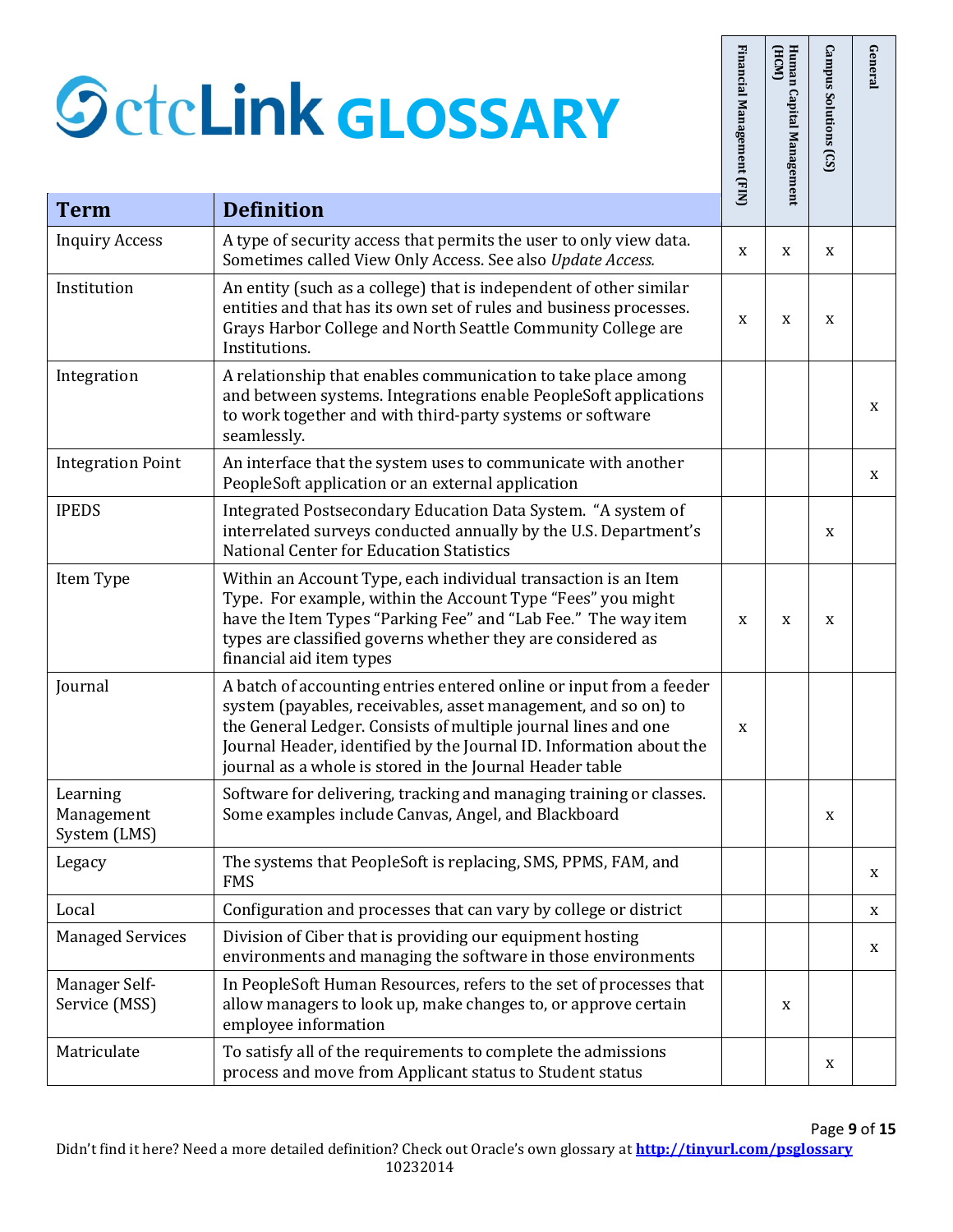(OOTB)

|                                       | <b>SctcLink GLOSSARY</b>                                                                                                                                                                                                                                                                                                                                                                                                            | Financial Management (FIN) | HCM<br>Human Capital Management | <b>Campus Solutions</b><br>(S) | General |
|---------------------------------------|-------------------------------------------------------------------------------------------------------------------------------------------------------------------------------------------------------------------------------------------------------------------------------------------------------------------------------------------------------------------------------------------------------------------------------------|----------------------------|---------------------------------|--------------------------------|---------|
| <b>Term</b>                           | <b>Definition</b>                                                                                                                                                                                                                                                                                                                                                                                                                   |                            |                                 |                                |         |
| Modification                          | Changing actual PeopleSoft system beyond basic configuration.<br>Each time a modification is made it adds to the complexity, time<br>and cost of upgrading the software.                                                                                                                                                                                                                                                            |                            |                                 |                                | X       |
| Module                                | A group of processes that are related to each other (e.g. Student<br>Records is one module and Admissions is another)                                                                                                                                                                                                                                                                                                               | X                          | X                               | X                              |         |
| National ID (NID)                     | Social Security Number in most cases. People from countries other<br>the United States will have a different NID                                                                                                                                                                                                                                                                                                                    |                            | X                               | X                              |         |
| <b>Negative Service</b><br>Indicators | Service indicators that indicate holds that prevent the individual<br>from receiving specified services.                                                                                                                                                                                                                                                                                                                            |                            |                                 | X                              |         |
| Node                                  | An individual item on a tree. Nodes summarize detail values or<br>other nodes, and may or may not roll up into other nodes or levels.<br>See also tree and branch                                                                                                                                                                                                                                                                   | X                          | X                               | X                              |         |
| nVision                               | PS/nVision retrieves information from PeopleSoft and places it<br>into a Microsoft Excel spreadsheet-not merely as "raw" data but<br>as information in a form that helps you see the big picture, explore<br>the details, and make decisions.                                                                                                                                                                                       |                            |                                 |                                | X       |
| <b>OBIA</b>                           | Oracle Business Intelligence Applications. Pre-defined dashboards<br>by pillar and module, such as Retention, Budget Summary, Payroll<br>Analysis, At Risk, Progression (There are over 300)                                                                                                                                                                                                                                        | X                          |                                 |                                |         |
| <b>OBIEE</b>                          | Oracle Business Intelligence Enterprise Edition Plus. Oracle<br>product focused on business intelligence. User-defined reporting<br>and analysis dashboards                                                                                                                                                                                                                                                                         | X                          |                                 |                                |         |
| <b>OCM</b>                            | Organizational Change Management                                                                                                                                                                                                                                                                                                                                                                                                    |                            |                                 |                                | X       |
| Operational Data<br>Store (ODS)       | An ODS is a single database consisting of integrated data from<br>various sources (such as text files, spreadsheets, databases etc).<br>The Extract, Transform, Load (ETL) process extracts data from<br>sources, transforms the data, and loads it into the ODS.<br>Transformation may include data type conversion, data cleansing,<br>renaming of fields, and etc. An ODS is typically a source for feeding<br>a Data Warehouse. |                            |                                 |                                | X       |
| <b>Operators</b>                      | Words and/or symbols that can be used to help with a search, such<br>as "begins with", "contains", "=", or "<"                                                                                                                                                                                                                                                                                                                      |                            |                                 |                                | X       |
| Oracle                                | The parent company for PeopleSoft                                                                                                                                                                                                                                                                                                                                                                                                   |                            |                                 |                                | X       |
| Out of the Box<br>(00TB)              | Functions and features delivered with PeopleSoft (as opposed to<br>functionality that has resulted from a CEMLI)                                                                                                                                                                                                                                                                                                                    |                            |                                 |                                | X       |
| Page                                  | A PeopleSoft term for a "screen" or "window" where data is<br>entered or viewed by the end-user. Pages appear in your browser<br>window and are opened when their links are clicked                                                                                                                                                                                                                                                 | X                          | X                               | X                              |         |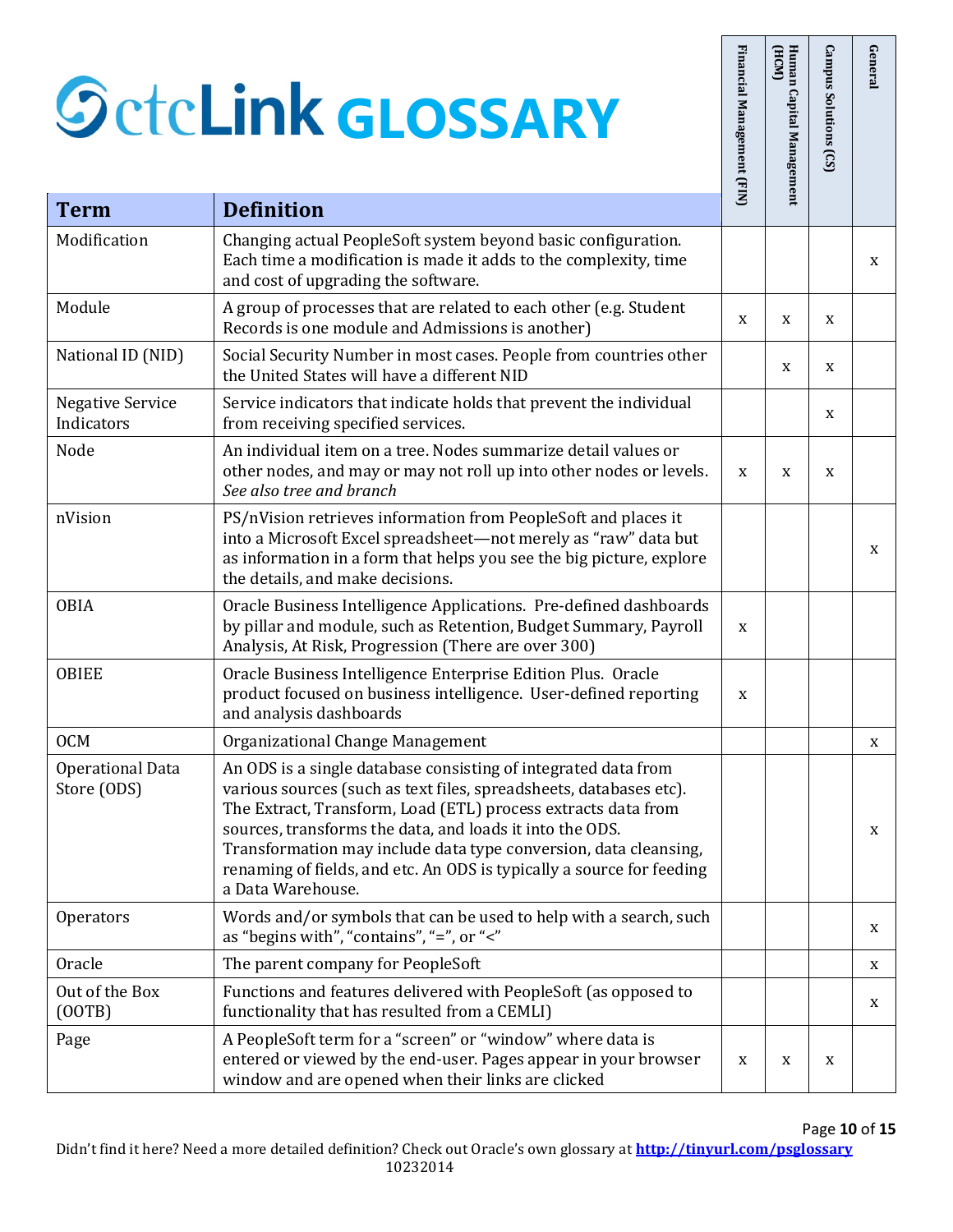**Term** 

Pay Group

(POI)

|                             | <b>SctcLink GLOSSARY</b>                                                                                                                                                                                                                                                                                                                                      | Financial Management (FIN) | Human Capital Management<br>HCM | <b>Campus Solutions</b><br>(S) | General |
|-----------------------------|---------------------------------------------------------------------------------------------------------------------------------------------------------------------------------------------------------------------------------------------------------------------------------------------------------------------------------------------------------------|----------------------------|---------------------------------|--------------------------------|---------|
| <b>Term</b>                 | <b>Definition</b>                                                                                                                                                                                                                                                                                                                                             |                            |                                 |                                |         |
| Pagelet                     | Each block of content on the home page is called a Pagelet. These<br>Pagelets display summary information within a small rectangular<br>area on the page. The Pagelet provides users with a snapshot of<br>their most relevant PeopleSoft and non-PeopleSoft content.                                                                                         | X                          | X                               | X                              |         |
| Parking lot items           | Conversation that should be put on hold for a later time and place                                                                                                                                                                                                                                                                                            |                            |                                 |                                | X       |
| Pay Group                   | Any set of records that are associated under a single name or<br>variable to run calculations in PeopleSoft payroll business<br>processes. In Time and Labor, for example, employees are placed<br>in groups for time reporting purposes.                                                                                                                     | X                          | X                               | X                              |         |
| PDF                         | A file format that makes it possible to print or send a document<br>and have it appear as intended. Requires Adobe Reader to view                                                                                                                                                                                                                             |                            |                                 |                                | X       |
| PeopleBooks                 | The reference materials furnished by PeopleSoft, accessible<br>through the Help link in the upper right corner of many pages.                                                                                                                                                                                                                                 | X                          | X                               | X                              |         |
| PeopleSoft                  | An Oracle product that specializes in enterprise-wide business<br>application software. The brand name for our EPM                                                                                                                                                                                                                                            |                            |                                 |                                | X       |
| Person of Interest<br>(POI) | A person about whom the organization maintains information but<br>who is not part of the workforce or a student. For example, a<br>contractor or vendor would be a Person of Interest in PeopleSoft                                                                                                                                                           |                            |                                 | X                              |         |
| Person Record               | Data in PeopleSoft that uniquely identifies a person. Includes<br>information such as name, birth date, gender, citizenship, ethnicity,<br>address, and telephone number, and also contains characteristics<br>such as their relationship to the organization, their system<br>security/permissions. Each person has only one person record in<br>PeopleSoft. |                            | X                               | X                              |         |
| Pillar                      | PeopleSoft is divided into three pillars: Financial Management<br>(FM), Human Capital Management (HCM), and Campus Solutions<br>(CS). Each of the three pillars contain a number of modules. For<br>example, the Student Financials module is within the Campus<br>Solutions pillar.                                                                          |                            |                                 |                                | X       |
| <b>PMRx</b>                 | Ciber's SharePoint-based repository used to track progress on a<br>project, store project information and artifacts.                                                                                                                                                                                                                                          |                            |                                 |                                | X       |
| Pop Select                  | Query of a population                                                                                                                                                                                                                                                                                                                                         |                            |                                 | X                              |         |
| Position                    | The officially assigned duties and responsibilities that make up the<br>work performed by an employee. Positions are linked to Job Codes<br>that are identified by campus. There can be a many-to-one<br>relationship between the Position and Job Code. Positions are<br>defined at the department level.                                                    |                            | X                               |                                |         |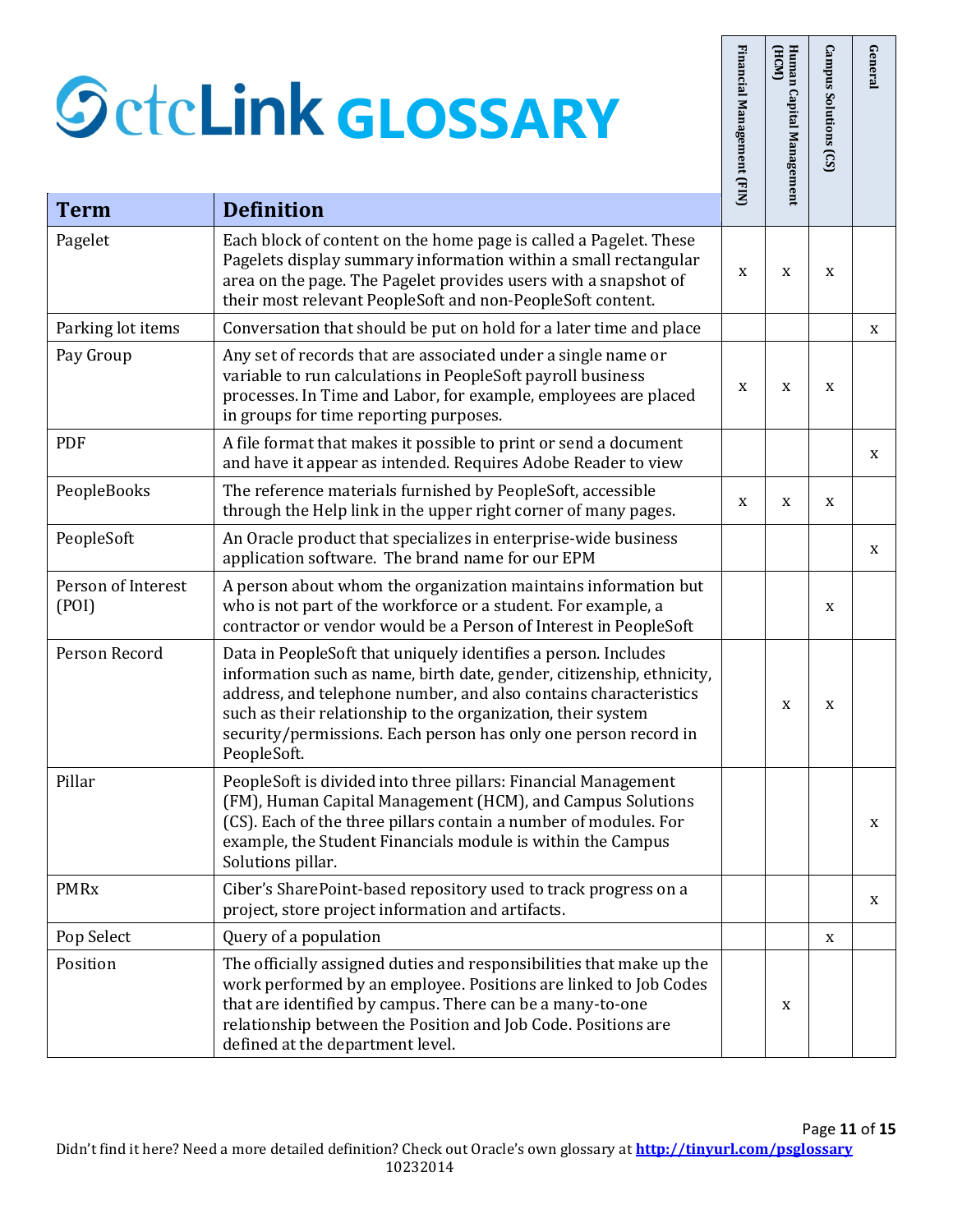|                                                   | <b>SctcLink GLOSSARY</b>                                                                                                                                                                                                      | Financial Management (FIN) | Human Capital Management<br>(HCM) | Campus Solutions (CS) | General |
|---------------------------------------------------|-------------------------------------------------------------------------------------------------------------------------------------------------------------------------------------------------------------------------------|----------------------------|-----------------------------------|-----------------------|---------|
| <b>Term</b>                                       | <b>Definition</b>                                                                                                                                                                                                             |                            |                                   |                       |         |
| <b>Positive Service</b><br>Indicators             | Service indicators that designate special services that are provided<br>to the individual. Examples could include early enrollment or<br>extended testing time                                                                |                            |                                   | X                     |         |
| Post Enrollment<br>Requirement<br>Checking (PERC) | Process that checks to ensure that a student who was taking a<br>prerequisite class when registering for a subsequent quarter<br>passed the prerequisite class. Comparable to legacy Unmet<br>Requirement Checking.           |                            |                                   | X                     |         |
| Posting                                           | The process by which accounting entries are created or updated.<br>The entry does not become "official" until it is posted. Vouchers<br>and journal entries are examples of items that are posted.                            | X                          |                                   |                       |         |
| <b>Primacy Number</b>                             | A number that the system uses to prioritize financial aid/student<br>records when students are enrolled in multiple academic careers<br>and academic programs at the same time. The lowest number<br>takes precedence.        |                            |                                   | X                     |         |
| Production<br>Database                            | The environment where all business transactions occur in a "live,"<br>real-time fashion (as opposed to a test or training environment)                                                                                        |                            |                                   |                       | X       |
| Project<br>Management Office<br>(PMO)             | Team responsible for overseeing all aspects of the project,<br>monitoring progress against timeline, budget, and scope. Includes<br>Project Director, Project Manager, and Project Administrator                              |                            |                                   |                       | X       |
| Prospect<br>Management                            | Student recruitment process                                                                                                                                                                                                   |                            |                                   | X                     |         |
| <b>Purge Process</b>                              | A set of steps the system executes to remove (inactivate) values<br>from tables in the database                                                                                                                               |                            |                                   |                       | X       |
| QA                                                | <b>Quality Assurance</b>                                                                                                                                                                                                      |                            |                                   |                       | X       |
| Query                                             | A limited-access reporting tool that allows a user to create simple,<br>ad hoc reports.                                                                                                                                       | X                          | X                                 | X                     |         |
| Reason Code                                       | Indicates why a particular action was taken, or offers further<br>description of the action                                                                                                                                   |                            |                                   | X                     |         |
| Report                                            | A printable version of results which have been read and returned<br>from a database                                                                                                                                           | X                          | X                                 | X                     |         |
| Requirement                                       | Something that is included in the contract between SBCTC and<br>Ciber                                                                                                                                                         |                            |                                   |                       | X       |
| <b>RFP</b>                                        | <b>Request for Proposal</b>                                                                                                                                                                                                   |                            |                                   |                       | X       |
| Role                                              | A class of users who perform the same type of work, such as<br>Faculty or Managers. The role identifies the particular PeopleSoft<br>functionality that an individual is able to access. One person may<br>have several roles |                            |                                   |                       | X       |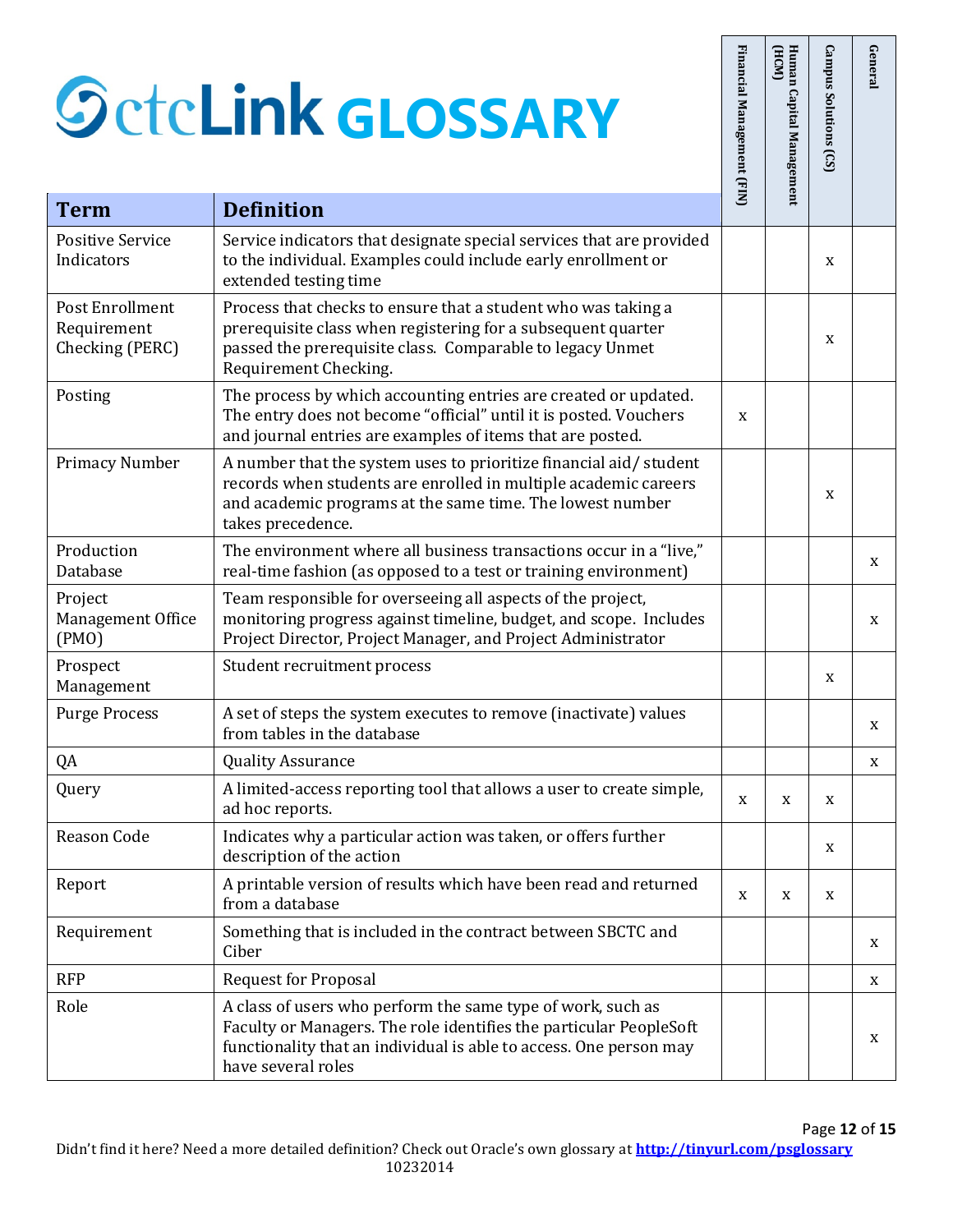|                                 | <b>SctcLink GLOSSARY</b>                                                                                                                                                                                                                                                                                                                                                  | Financial Management (FIN) | Human Capital Management<br>(HCM) | Campus Solutions (CS) | General |
|---------------------------------|---------------------------------------------------------------------------------------------------------------------------------------------------------------------------------------------------------------------------------------------------------------------------------------------------------------------------------------------------------------------------|----------------------------|-----------------------------------|-----------------------|---------|
| <b>Term</b>                     | <b>Definition</b>                                                                                                                                                                                                                                                                                                                                                         |                            |                                   |                       |         |
| Row                             | All of the information for one record in a database. For example, in<br>an address book, all of the information for one person-first name,<br>last name, address, city, state, postal code-would make up a row.                                                                                                                                                           |                            |                                   |                       | X       |
| <b>SAVVIS</b>                   | Our hosting partner. They own the data center where the servers<br>used by ctcLink will live and be maintained                                                                                                                                                                                                                                                            |                            |                                   |                       | X       |
| Search/match                    | A process to check for potential duplicate person records in<br>PeopleSoft                                                                                                                                                                                                                                                                                                | X                          | X                                 | X                     |         |
| Security<br>Permissions         | Permission lists which are defined areas (e.g. pages, components,<br>etc.) to which roles are attached in order to restrict access within<br>PeopleSoft                                                                                                                                                                                                                   |                            |                                   |                       | X       |
| <b>Security Profile</b>         | A personal profile that controls access to confidential data.                                                                                                                                                                                                                                                                                                             |                            |                                   |                       | X       |
| <b>Security Roles</b>           | End-users are assigned to roles and then attached to permission<br>lists which grant specific access within the application                                                                                                                                                                                                                                               |                            |                                   |                       | X       |
| Service Indicator               | Indicates a flag on an individual for services that may be either<br>withheld or provided to that individual. See also Service Indicator<br><b>Impacts</b>                                                                                                                                                                                                                |                            |                                   | X                     |         |
| Service Indicator<br>Impacts    | Negative service indicator impacts indicate holds that prevent the<br>individual from receiving specified services, such as check-cashing<br>privileges or registration for classes. Positive service indicator<br>impacts designate special services that are provided to the<br>individual, such as front-of-line service or special services for<br>disabled students. |                            |                                   | X                     |         |
| Session                         | The time in which a user is logged onto PeopleSoft                                                                                                                                                                                                                                                                                                                        |                            |                                   |                       | X       |
| Session (Academic)              | Time elements that subdivide a term into multiple time periods<br>during which classes are offered.                                                                                                                                                                                                                                                                       |                            |                                   | X                     |         |
| Set ID                          | Also known as Tableset Control ID. High-level key that identifies a<br>set of data rows. Used for controlling tables, user security settings,<br>and data sharing across pillars.                                                                                                                                                                                         |                            | X                                 |                       |         |
| <b>SEVIS</b>                    | Student and Exchange Visitor Information System                                                                                                                                                                                                                                                                                                                           |                            |                                   | X                     |         |
| Single Sign On (SSO)            | By logging in once, a user will have access to all three pillars,<br>Hyperion, OBIEE+, and Canvas                                                                                                                                                                                                                                                                         |                            |                                   |                       | X       |
| Social Security<br>Number (SSN) | PeopleSoft uses a more generic term, National ID (NID), to<br>accommodate ID numbers from various countries.                                                                                                                                                                                                                                                              |                            | X                                 | X                     |         |
| <b>Source Key Process</b>       | A process that relates a particular transaction to the source of the<br>charge or financial aid. On selected pages, you can drill down into<br>particular charges.                                                                                                                                                                                                        | X                          | X                                 | X                     |         |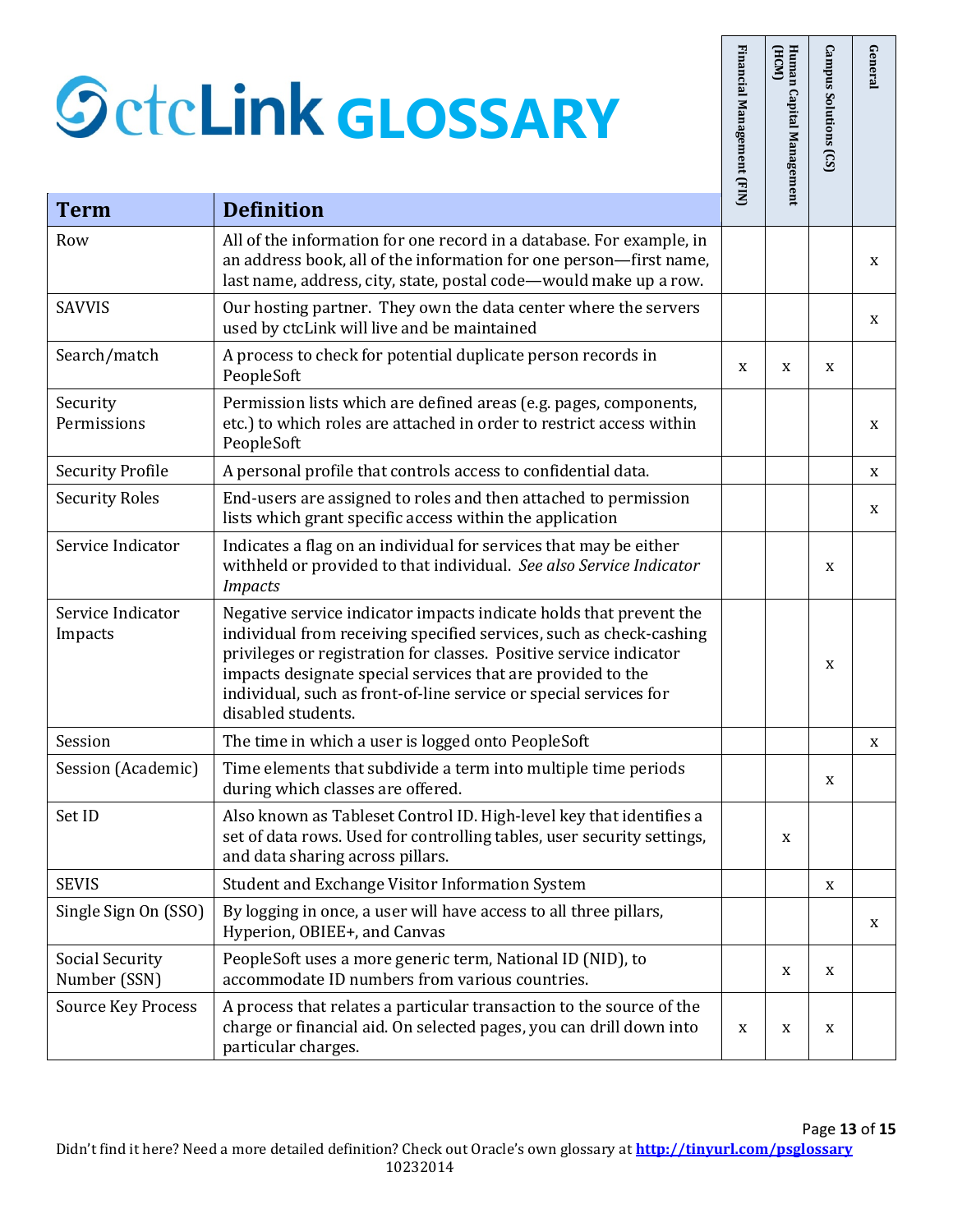|                                                 | <b>SctcLink GLOSSARY</b>                                                                                                                                                                                                                                                                                                                       | Financial Management (FIN) | Human Capital Management<br>(HCM) | Campus Solutions<br>(S) | Genera |
|-------------------------------------------------|------------------------------------------------------------------------------------------------------------------------------------------------------------------------------------------------------------------------------------------------------------------------------------------------------------------------------------------------|----------------------------|-----------------------------------|-------------------------|--------|
| <b>Term</b>                                     | <b>Definition</b>                                                                                                                                                                                                                                                                                                                              |                            |                                   |                         |        |
| SpeedTypes                                      | A code representing a combination of ChartField values.<br>SpeedTypes simplify the entry of ChartFields commonly used<br>together. Can be used in 3C's for faster data entry                                                                                                                                                                   | X                          |                                   | X                       |        |
| SQL                                             | Structured Query Language--a computer language that is used to<br>enter, manipulate and select data from a PeopleSoft database.                                                                                                                                                                                                                |                            |                                   |                         | X      |
| <b>Student Financials</b>                       | Module located in Campus Solutions (CS) pillar will manage and<br>calculate student financial information, such as tuition and fees, for<br>billing and refunding, as well as collecting past due balances and<br>setting up payment plans for students. It also allows students to<br>make payments online through the Oracle Payment Gateway |                            |                                   | X                       |        |
| <b>Subject Matter</b><br>Expert (SME)<br>"smee" | A person with in-depth knowledge of the data processing needs of<br>a particular department who has been designated to represent the<br>interests of that department during the PeopleSoft conversion                                                                                                                                          |                            |                                   |                         | X      |
| Suspense File                                   | Repository of data that failed Search/Mach that requires human<br>review                                                                                                                                                                                                                                                                       | X                          | X                                 | X                       |        |
| <b>System Integration</b><br>Testing (SIT)      | An organized systematic testing of all modules including converted<br>data with CEMLI and interfaces in place.                                                                                                                                                                                                                                 |                            |                                   |                         | X      |
| Table                                           | A uniquely identified collection of records or rows stored as an<br>individual entity with a database. Data is stored in rows and<br>columns logically comparable to a spreadsheet                                                                                                                                                             |                            |                                   |                         | X      |
| <b>Talent Acquisition</b><br>Manager (TAM)      | Functions around recruitment, hiring, performance management<br>and development                                                                                                                                                                                                                                                                |                            | X                                 |                         |        |
| <b>Technical Team</b>                           | Group of SBCTC and Ciber people who manage conversion,<br>integration, and customization programming                                                                                                                                                                                                                                           |                            |                                   |                         | X      |
| Term                                            | Generic word for semester or quarter                                                                                                                                                                                                                                                                                                           |                            |                                   | X                       |        |
| <b>Term Value</b>                               | Four-digit numeric code to identify a year and quarter                                                                                                                                                                                                                                                                                         |                            |                                   | X                       |        |
| <b>Test Scripts</b>                             | A set of instructions that will be performed on the system during<br>testing to ensure that the system functions as expected                                                                                                                                                                                                                   |                            |                                   |                         | X      |
| <b>Test Conditions</b>                          | An attribute, element, event or population that can vary in a test<br>case. For example, for the test case of Create a Position, there<br>might be test conditions including Create Full Time Position,<br>Create Part Time Position, etc.                                                                                                     |                            |                                   |                         | X      |
| Time and Labor                                  | The name for the PeopleSoft component that controls the<br>timesheet information, absence events or Paid Time Off requests,<br>and Manager search/approval functions.                                                                                                                                                                          |                            | X                                 |                         |        |
| <b>Tree</b>                                     | Hierarchical structure in PeopleSoft that visually represents<br>relationships. Organizes data. See also branch and node                                                                                                                                                                                                                       | X                          | X                                 | X                       |        |